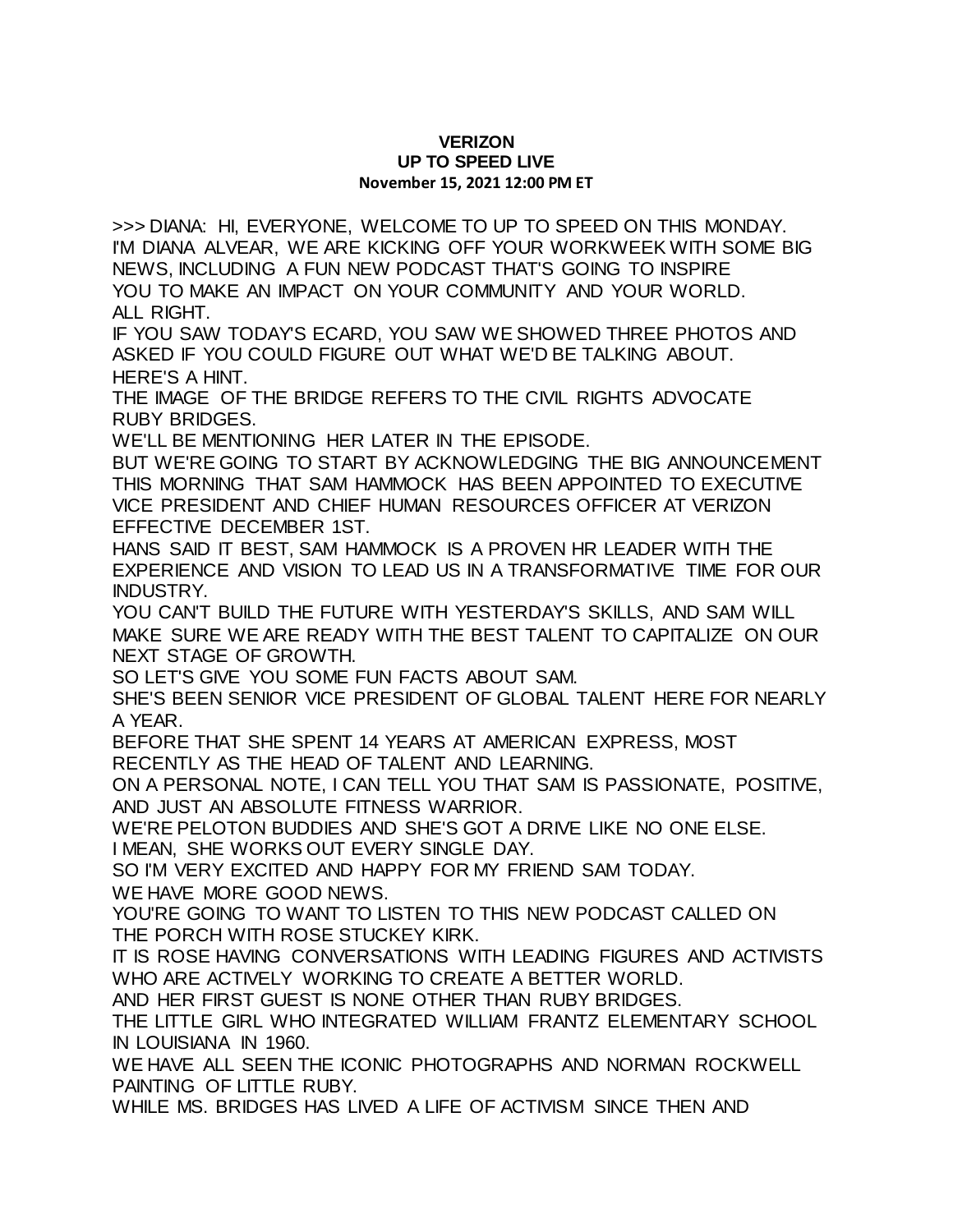HER CONVERSATION WITH ROSE IS A MUST LISTEN. WE'RE GOING TO HEAR SO MUCH MORE FROM ROSE AT THE END OF THE SHOW.

SPEAKING OF MAKING A POSITIVE IMPACT, THIS WEEK IS A GOOD WEEK FOR ALL OF US TO LEARN MORE ABOUT THE TRANSGENDER COMMUNITY, TO HEAR THEIR STORIES AND CONTINUE TO ADVOCATE FOR TRANSGENDER AND NONBINARY EQUALITY.

THE WEEK CULMINATES ON THE TRANSGENDER DAY OF REMEMBRANCE ON NOVEMBER 20TH WHERE WE HONOR ALL OF THOSE WHOSE LIVES WERE LOST TO ANTI-TRANSGENDER VIOLENCE THIS YEAR.

FRIDAY, NOVEMBER 19TH, PRISM AND WAVE ARE GOING TO BE HOSTING A PANEL WHERE THE HUMAN RIGHTS CAMPAIGN AND OUR VERY OWN V TEAMERS ARE GOING TO BE HAVING AN HONEST AND COURAGEOUS CONVERSATION AROUND THE CHALLENGES THE COMMUNITY FACES TODAY IN SOCIETY AND HOW ALLIES LIKE US CAN SHOW UP AND SUPPORT THEM.

AND YOU CAN LOOK FOR THAT BLUEJEANS LINK IN TODAY'S STORY.

THAT'S GOING TO DO IT FOR US TODAY.

I TOLD YOU WE HAD SOME BIG NEWS.

THANK YOU SO MUCH FOR SPENDING A LITTLE BIT OF YOUR MONDAY WITH ME.

I'M DIANA ALVEAR AND WE'RE GOING TO LEAVE YOU WITH MY CONVERSATION WITH ROSE ON OUR NEW PODCAST, ALL THINGS CITIZEN VERIZON AND MAJOR MILESTONES FOR VERIZON'S EFFORTS.

STAY SAFE AND UNTIL NEXT TIME, YOU'RE UP TO SPEED.

>> ROSE, IT'S SO GOOD TO HAVE YOU WITH US.

LET ME TELL YOU, AFTER THE LAST TUMULTUOUS TWO YEARS, I THINK IT'S VERY SAFE TO SAY THAT WE NEED CITIZEN VERIZON MORE THAN EVER.

I'M DELIGHTED TO SIT DOWN WITH YOU AND TALK ABOUT ALL THE

MILESTONES THAT CITIZEN VERIZON HAS ACCOMPLISHED AND HOW VERIZON IS TRULY MOVING THE WORLD FORWARD.

>> YOU'RE SO RIGHT.

WE DEFINITELY NEED CITIZEN VERIZON.

HERE'S WHAT'S INTERESTING.

WE STARTED OUR JOURNEY IN A VERY FORMALIZED WAY IN 2019, RIGHT BEFORE THE PANDEMIC.

WE LOOKED AT ALL THE HUGE ISSUES AND THOUGHT A LOT ABOUT WHAT VERIZON CAN DO WITH ITS TECHNOLOGY AND RESOURCES TO ADDRESS THOSE.

AND THEN WE CREATED THE FRAMEWORK.

AND THAT FRAMEWORK HAS DIGITAL INCLUSION, CLIMATE PROTECTION, HUMAN PROSPERITIES AND SOCIAL IMPACT INNOVATION AT ITS CORE. 2020 HIT AND THE GOOD NEWS IS, WE WERE ALREADY ADDRESSING ALL THESE MAJOR ISSUES THAT WEREMANIFESTED INSIDE OF THE PANDEMIC AND AMPLIFIED.

ISSUES OF DIGITAL EQUITY, AND ACCESS TO TECHNOLOGY.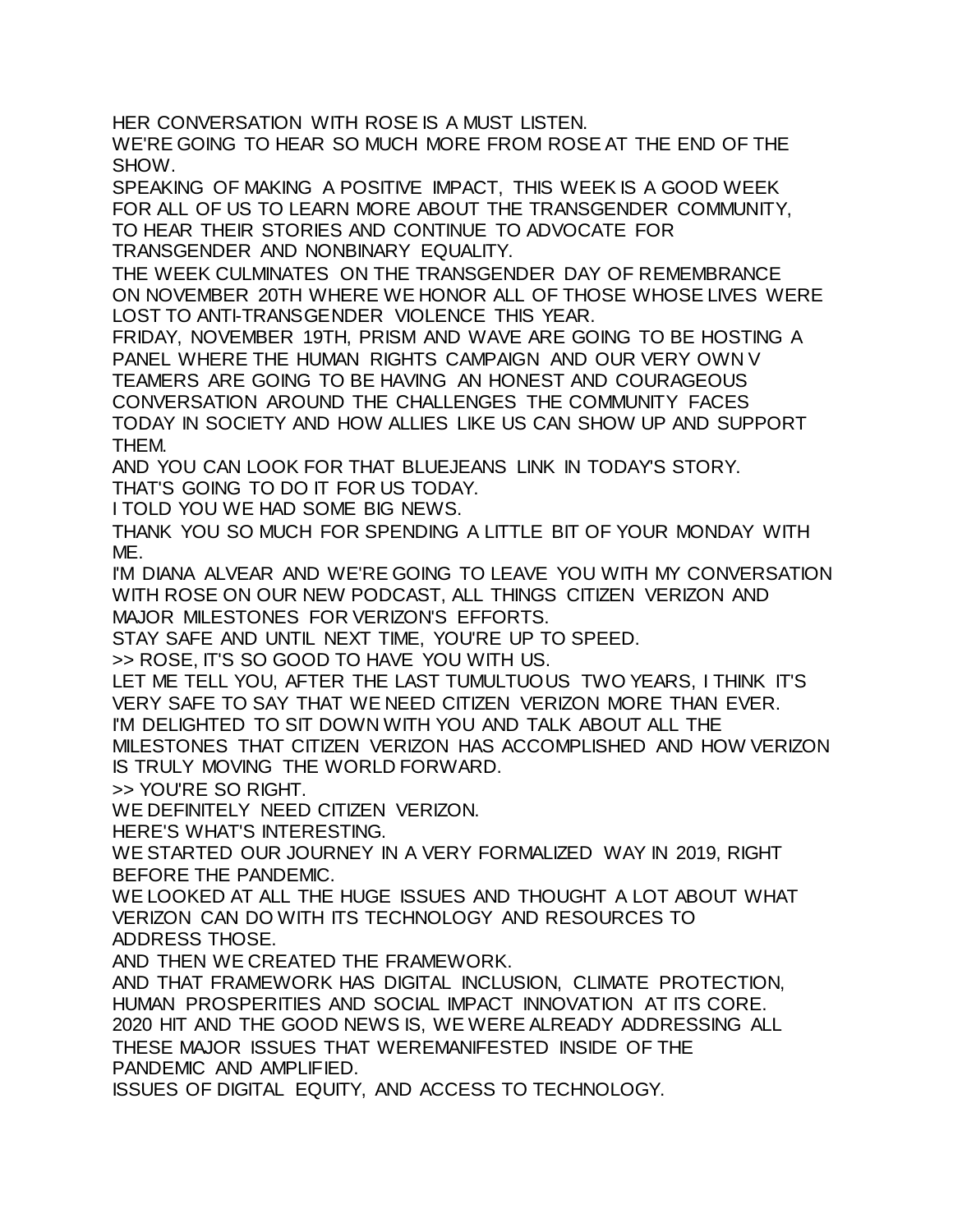ISSUES OF CLIMATE JUSTICE AND CLIMATE PROTECTION AND HOW DO WE MANAGE OUR FOOTPRINT?

HOW DO WE MAKE PEOPLE PROSPEROUS IN THIS ECONOMY AND GIVE THEM THE RIGHT SKILLS FOR, YOU KNOW, FUTURE JOBS IN TECHNOLOGY? SO UPSKILLING AND RESKILLING.

AND THEN HOW DO WE DRIVE ALL OF THIS INTO THE BUSINESS AND INTO YOU'RE PRODUCT DEVELOPMENT WITH SOCIAL IMPACT INNOVATION? SO THE GOOD NEWS, DIANE, WE WERE ADDRESSING EVERYTHING. BUT I WILL TELL YOU, THESE LAST TWO YEARS IT HAS BEEN ON STEROIDS AND WE HAVE BEEN HYPERFOCUSED ON DELIVERING GOOD RESULTS AROUND OUR STRATEGY AND OUR PLATFORM.

AND THEN, YOU KNOW, A REMINDER IS OUR STRATEGY THAT CITIZEN VERIZON IS OUR PLAN FOR ECONOMIC, ENVIRONMENTAL, AND SOCIAL ADVANCEMENT.

THAT'S HOW WE'RE GOING TO MOVE THE WORLD FORWARD.

>> YOU KNOW, WHEN I STARTED IN APRIL OF 2020, I WAS BLOWN AWAY AT HOW MANY VOLUNTEER HOURS WERE EARNED BY V TEAMERS AS A WHOLE. I MEAN, CONSIDERING THE CONDITIONS WE WERE UNDER AND ALL THE STRESS AND ALL THE UNCERTAINTY, IT'S ALMOST LIKE V TEAMERS WERE EVEN MORE RESOLVED TO TRY TO MAKE A DIFFERENCE WITH THE TIME THAT THEY DID HAVE.

TELL ME A LITTLE BIT ABOUT VOLUNTEERISM UNDER CITIZEN VERIZON. >> YOU KNOW, IT'S INTERESTING.

SO WHEN YOU THINK ABOUT CITIZEN VERIZON AND THOSE BIG TARGETS THAT WE SET, YOU KNOW, THERE ARE LITERALLY FOUR BIG TARGETS THAT WE MADE PUBLIC FACING.

10 MILLION YOUTH PREPARED FOR THE DIGITAL ECONOMY.

1 MILLION SMALL BUSINESSES ABLE TO BE, YOU KNOW, DIGITIZED AND COMPETE.

MAKING SURE THAT WE WERE CLIMATE -- CARBON NEUTRAL BY 2035. ENSURING THAT WE UPSKILLED HALF A MILLION PEOPLE.

SO WE HAVE THOSE TARGETS.

AND THAT MEANT VERY SPECIFIC WORK OF MY TEAM AND THE BUSINESS UNITS.

THE BIG CONVERSATION WAS, WELL HOW DO WE ENABLE OUR EMPLOYEES TO ENGAGE IN THAT?

WHAT'S THE RIGHT WAY FOR EVERYBODY TO COME IN?

AND THAT'S WHEN WE SET THAT TARGET OF 2.5 MILLION VOLUNTEER HOURS BY 2025.

AND I'LL BE HONEST WITH YOU, THE PANDEMIC SORT OF CHALLENGED US WITH WHAT DO WE DO WITH THAT?

EMPLOYEES ARE AT HOME, THEY CAN'T GO IN PUBLIC SPACES, AND MY TEAM WAS BRILLIANT IN FIGURING OUT HOW TO PIVOT TO VIRTUAL.

AND OH, MY GOODNESS, WHAT AN IMPACT WE HAVE HAD ON THE BUSINESS. WE ARE, YOU KNOW, ACTUALLY 76% OF EVERY EMPLOYEE IN VERIZON.

SO THINK ABOUT OUR GLOBAL 130 SOMETHING THOUSAND EMPLOYEE BASE,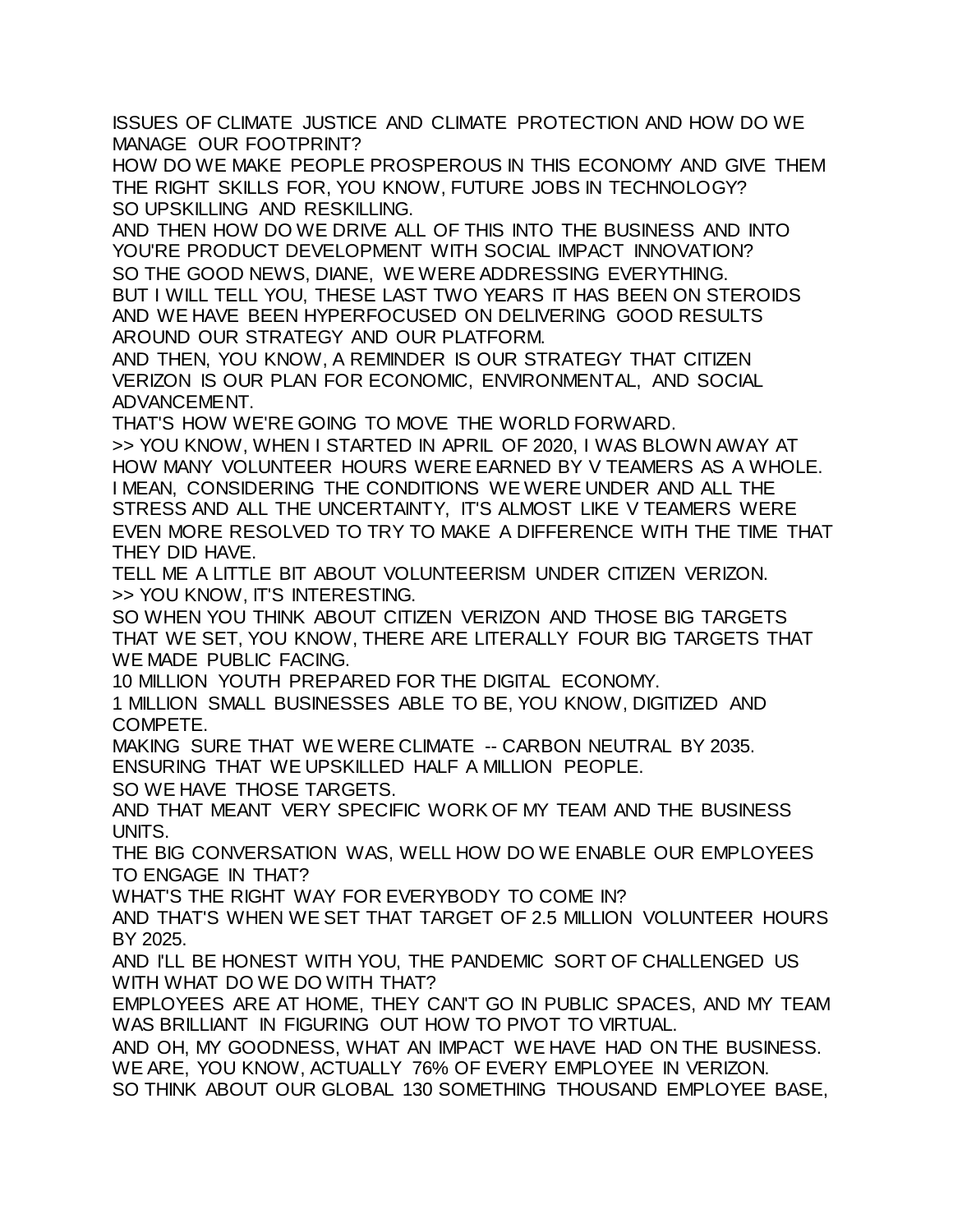76% OF THEM HAVE PARTICIPATED IN SOME TYPE OF VOLUNTEERISM. WE ARE ROUGHLY, I THINK, 36%, 37% TO THAT GOAL OF 2.5 MILLION. AND WE'VE ALREADY BLOWN THROUGH OUR GOAL FOR THIS YEAR. SO I THINK WHAT IT TELLS YOU IS THAT EMPLOYEES WANT TO MAKE A DIFFERENCE.

AND THEY WANT TO CONNECT THEMSELVES TO OUR CITIZEN VERIZON PLATFORM AND ENGAGE AND HAVE A HUGE IMPACT.

AND I JUST LOVE THE WAY THAT IT'S EMBEDDED INTO EVERY SINGLE THING THAT WE DO.

OUR ALL-HANDS MEETINGS, OUR SENIOR LEADERS MEETINGS.

IT'S A PART OF OUR DNA.

AND THAT REALLY IS A GREAT SORT OF FOUNDATION FOR BUILDING ALL OF THE GREAT RESULTS THAT WE HAVE IN CITIZEN VERIZON ACROSS OUR PLATFORM.

>> OH, I WOULD AGREE WITH THAT, BECAUSE THERE'S THAT SENSE OF PRIDE THAT COMES WITH BEING A V TEAMER THAT IT'S NOT JUST ABOUT DOING OUR JOB, BUT YOU'RE ALSO MAKING APRIL IMPACT ON THE WORLD.

I LOVE THAT CITIZEN VERIZON ALLOWS US TO DO THAT.

OKAY, WOW, ALL ACCOMPLISHMENTS THAT WE COULD SIT HERE AND TALK ABOUT IT FOREVER.

SPEAKING ABOUT TALKING FOREVER, I AM LOVING THE FACT THAT YOU HAVE A NEW PODCAST COMING OUT.

LISTEN TO THE TITLE, ON THE PORCH WITH ROSE STUCKEY KIRK.

I MEAN, THAT'S SO CUTE, THAT'S SO, LIKE, DOWN HOME.

I WANT TO GET SOME ICED TEA AND HAPPENING OUT WITH YOU AND KICK WITH YOU.

>> THANK YOU.

>> TELL US EVERYTHING, LIKE WHERE DID THIS COME FROM WHY A PODCAST AND WHAT ARE YOU GOING TO TALK ABOUT? >> YEAH.

SO LISTEN, THINK ABOUT CITIZEN VERIZON AND YOU KNOW, WE COULD GO ON AND ON ABOUT RESULTS.

WE COULD TALK ABOUT WHAT WE'RE SEEING IN THE SPACE OF DIGITAL INCLUSION AND 80% PLUS LEVEL OF TEACHER ENGAGEMENT AND CHANGING THE CLASSROOM AND HOW THEY'RE ACTUALLY CHANGING THE WAY THAT STUDENTS ARE LEARNING.

THERE'S GREAT STATISTICAL RESULTS IN THAT.

GREAT STATISTICAL RESULTS IN OUR SMALL BUSINESS PROGRAM. GREAT RESULTS IN OUR UPSKILLING PROGRAM AND WE'RE GOING TO GET THOSE PUBLISHED OUT TO EVERYONE BECAUSE THEY'RE SO IMPRESSIVE. BUT A PART OF WHAT WE TALK A LOT ABOUT IS HOW DO WE ENGAGE SOCIETY AND REALLY THINKING DEEPLY ABOUT ALL THESE BIG ISSUES THE WAY THAT WE DO?

AND THERE'S LOTS OF CONVERSATIONS ABOUT IT, AND OUR WORK DEMONSTRATES WE CARE.

WE WERE LOOKING FOR ANOTHER WAY IN TO HAVE THAT CONVERSATION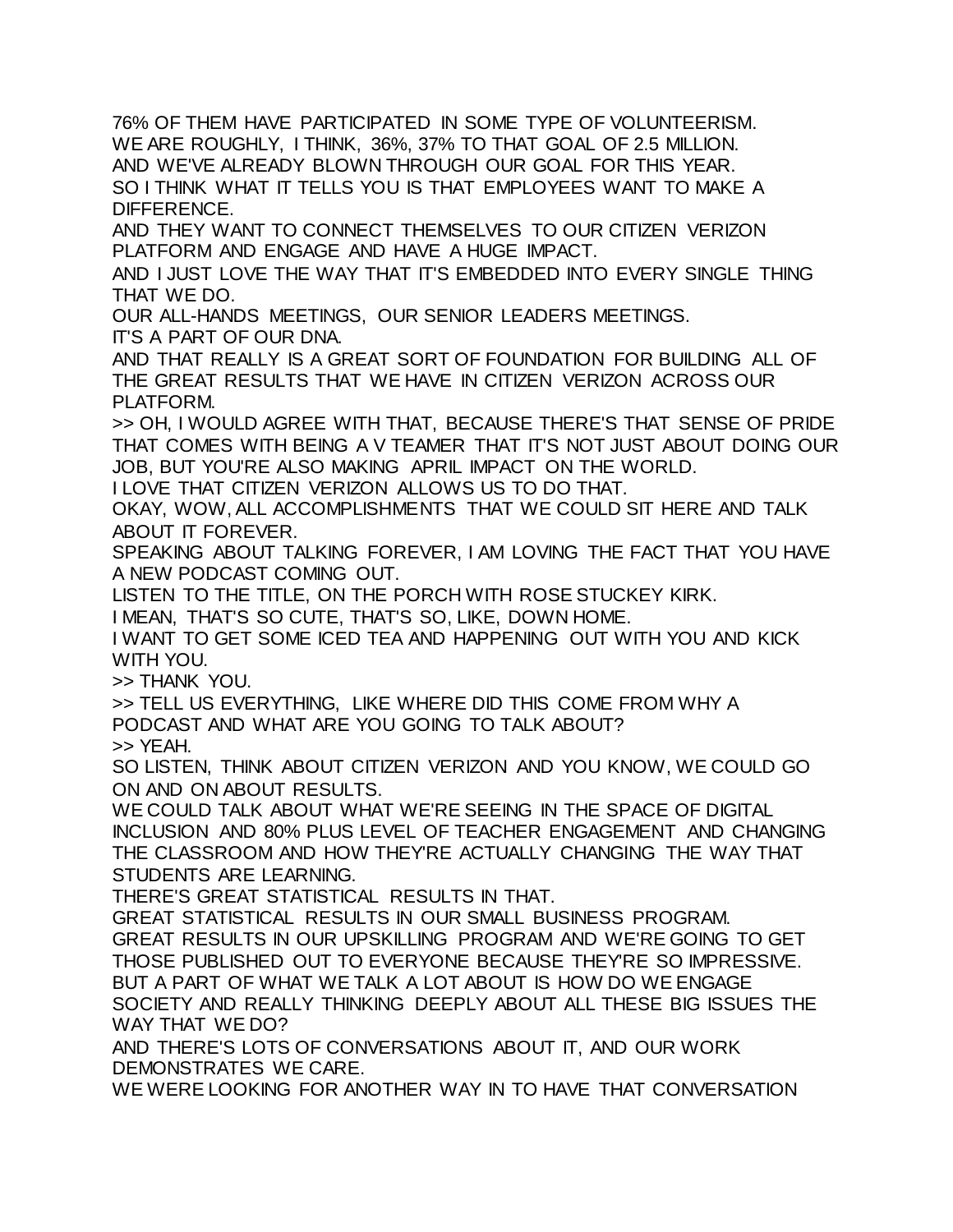AND CONNECT OURSELVES.

SO LISTEN, IT'S NO SURPRISE TO ANYONE IN VERIZON THAT I AM A CHILD OF THE SOUTH.

I LOVE TELLING EVERYONE THAT I GREW UP IN ARKANSAS.

AND I GREW UP IN A SPACE WHERE ALL THE BIG CONVERSATIONS WERE HAPPENING ON THE PORCH.

THAT MY PARENTS WERE SITTING THERE SOLVING GREAT PROBLEMS. I REMEMBER MY GREAT GRANDPARENTS SITTING THERE SOLVING GREAT PROBLEMS.

I MEAN, THAT'S WHAT YOU DID AT THE END OF A DAY WAS YOU TOOK YOUR ICED TEA, LIKE YOU SAID, AND YOU SAT ON THE PORCH AND YOU SOLVED A PROBLEM.

SO I HAD THIS GREAT IDEA OF, THEN WHY DON'T WE TAKE OUR CONVERSATIONS, THESE BIG SOCIETAL ISSUES, ON TO THE PORCH. IT WOULD BE ANOTHER WAY FOR US TO ACTUALLY ENGAGE PEOPLE AND BEING AWARE OF WHAT WE DO, BUT ENGAGING IN CONVERSATION. SO IT'S A LITTLE BIT OF A TRICK SHOT AS TO HOW WE HAVE THOSE BIG CONVERSATIONS AND CONNECT IT BACK TO VERIZON.

BUT THAT'S WHAT I LOVE ABOUT IT.

MY FIRST CONVERSATION IS WITH RUBY BRIDGES WHO WAS ONE OF THE FIRST INDIVIDUALS WHO INTEGRATE A SCHOOL IN OUR NATION. MOST PEOPLE THINK OF HER AS THE LITTLE GIRL IN THE PICTURE SURROUNDED BY THE NATIONAL GUARD GOING TO SCHOOL, THAT NORMAN ROCKWELL PICTURE.

SHE'S A REAL HUMAN BEING AND SHE LIVES IN NEW ORLEANS. AND WE HAD THIS FABULOUS CONVERSATION ABOUT EDUCATION AND WHAT'S NEEDED AND WHAT SHE WAS TRYING TO DO, WHICH WAS GET A QUALITY EDUCATION.

THAT'S WHAT WE'RE TRYING TO DO WITH VERIZON INNOVATIVE LEARNING IS GIVE KIDS THROUGH OUR TECHNOLOGY A QUALITY EDUCATION.

BUT THE CONVERSATION ISN'T SO MUCH ABOUT VERIZON, IT'S JUST ABOUT THAT SPACE OF QUALITY EDUCATION.

IT WAS FASCINATING AND WONDERFUL AND I'M SO GLAD SHE WAS MY FIRST GUEST.

AND WE TALKED ABOUT THE PORCH.

AND WE TALKED ABOUT GREAT CONVERSATIONS THAT HAPPEN ON THE PORCH AROUND THIS ISSUE.

SO I THINK LISTENERS ARE GOING TO ENJOY IT. AND I HOPE EVERY SINGLE V TEAMER LISTENS IN AND SHARES IT BECAUSE WE'RE GOING TO DO MORE OF THEM.

BECAUSE I WANT EVERYONE TO BE ON THE PORCH WITH ROSE STUCKEY KIRK.

>> WELL, CONGRATULATIONS WITH THE LAUNCH.

I AM DEFINITELY GOING TO BE DOWNLOADING EVERY SINGLE EPISODE BECAUSE I WANT TO HEAR ALL THESE AMAZING CONVERSATIONS. I MEAN, RUBY BRIDGES, THAT IS INCREDIBLE.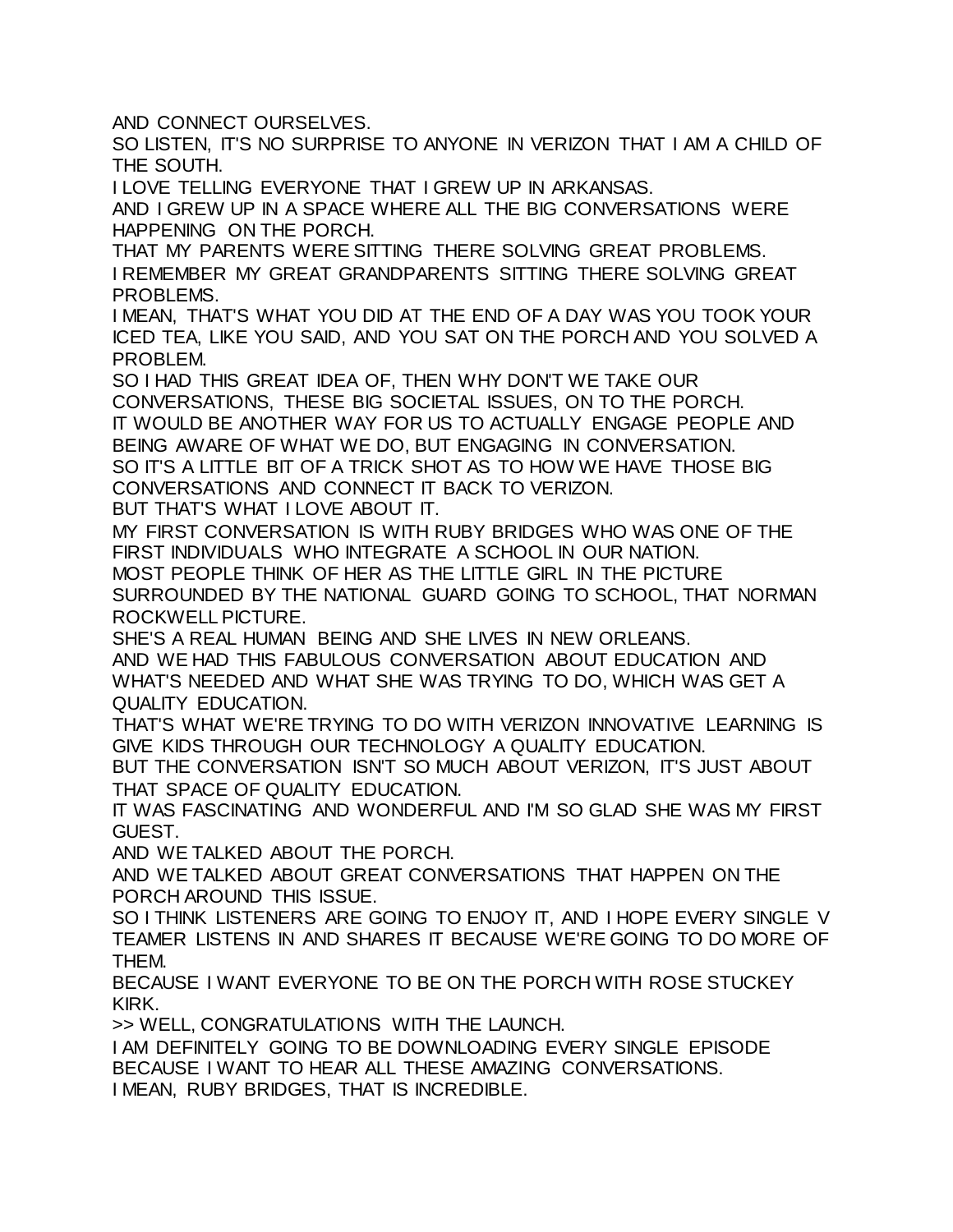I'D LOVE TO KNOW A LITTLE BIT MORE ABOUT THE FUTURE PLANS FOR THIS. WHO ARE YOU TARGETING AS AN AUDIENCE?

WHO DO YOU THINK NEEDS TO HEAR THIS PODCAST?

>> IT'S SO FUNNY IN TERMS OF I THINK YOU HIT THE NAIL ON THE HEAD IN TERMS OF WHAT I WANT TO ACCOMPLISH.

WE DON'T HAVE CONVERSATIONS ANYMORE.

WE TALK AT EACH OTHER AND EVERYONE'S IN THEIR LITTLE BUBBLE, THEIR LITTLE BOX, THEIR LITTLE VIEW.

THEY'RE COMBING SOCIAL MEDIA FOR EVERYONE TO SAY, YES TO THIS VIEW THEY HAVE.

AND WE LOST THIS SENSE OF THERE'S AN ABILITY TO HOLD TWO THOUGHTS, OPPOSING THOUGHTS, IN YOUR BRAIN AT THE SAME TIME.

AND BE OKAY WITH THAT.

AND THAT'S REALLY WHAT I WANT THIS PODCAST TO BE ABOUT.

IS EDUCATING PEOPLE IN A WAY THAT THEY CAN THINK ABOUT THESE BIG SOCIETAL ISSUES THAT VERIZON IS ADDRESSING, BUT ALSO HOLD TWO THOUGHTS IN THEIR BRAIN AT THE SAME TIME.

AND GET ENOUGH INFORMATION TO BE ABLE TO UNDERSTAND A POSITIVE ROLE THEY CAN PLAY IN SOLVING THESE SOCIETAL ISSUES.

BECAUSE I WANT EVERYONE MOVING THE WORLD FORWARD.

SO WHO IS MY AUDIENCE?

IT'S PRETTY DIVERSE.

IT'S THOUGHT LEADERS OUT THERE IN THE SPACES.

IT'S GENERAL CONSUMERS WHO SORT OF KNOW VERIZON OR MAY NOT NOW VERIZON, OUR PROSPECTS.

IT'S BUSINESS CUSTOMERS, BECAUSE I'M GOING TO GET INTO ISSUES OF ECONOMICS IN OUR SOCIETY AND WHAT ARE THE STRUCTURAL ISSUES THAT GET IN THE WAY OF ECONOMIC ADVANCEMENT?

I WANT TO TALK ABOUT THAT THROUGH A VERY FINANCIAL FACT-BASED WAY BUT MAKE IT RELEVANT TO EVERYONE.

SO, YOU KNOW, I'M NOT GOING TO SUGGEST THAT IT'S ONE GROUP OF INDIVIDUALS.

IT'S A BROAD SORT OF GROUP, SWATH OF SOCIETY, TO REALLY LISTEN TO INTELLIGENT, THOUGHTFUL CONVERSATIONS THAT ALLOW US TO THINK DEEPER ANDSOMETIMES CHANGE OUR VIEW, SOMETIMES AFFIRM OUR VIEW, AGAIN, ALLOW TO US HOLD TWO OPPOSING VIEWPOINTS IN OUR BRAINS AT THE SAME TIME AND BE VERY COMFORTABLE WITH THAT.

THAT'S HOW WE MOVE THE WORLD FORWARD.

>> WELL, ROSE, I AM SUPER EXCITED ABOUT THIS AS YOU HAVE ALREADY EXTENDED AN INVITATION TO ME, I CAN'T WAIT TO HEAR THE REST OF YOUR PODCASTS ALL OF YOUR GUESTS AND ALL OF THE GOOD TOPICS THAT YOU'RE GOING TO BE DIVING INTO.

I THINK THIS WILL BE GOOD FOR ALL OF US TO THINK DEEPLY ABOUT THE IMPORTANT ISSUES OF OUR TIME.

YOU ARE THE WOMAN TO DO IT.